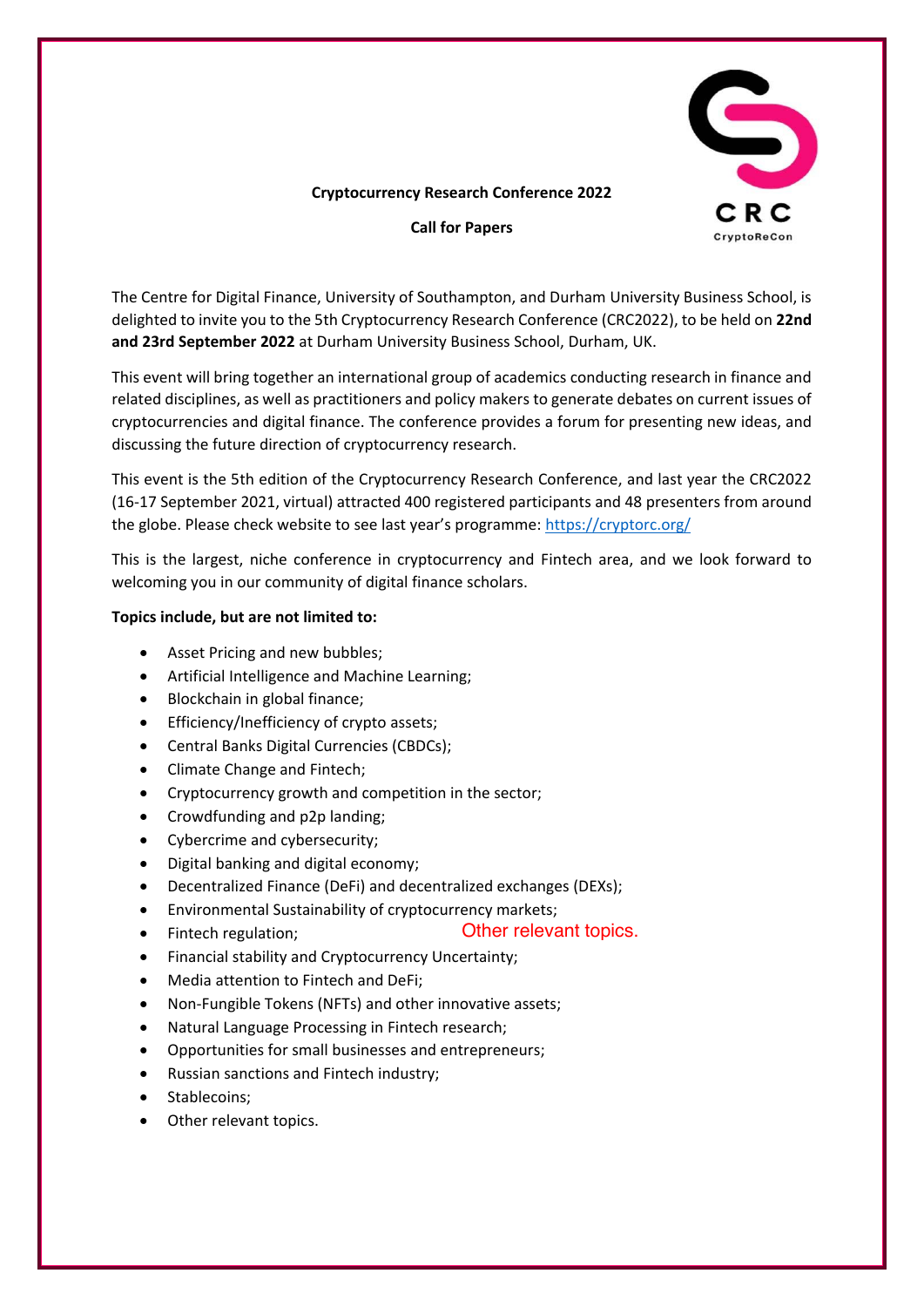#### **Keynote Speaker:**



**Gerald P. Dwyer** is a Professor and BB&T Scholar at Clemson University. He also is a Senior Fellow at the American Institute for Economic Research, an Adjunct Scholar at the Cato Institute and a Research Associate at the Centre for Applied Macroeconomic Analysis at Australian National University. He was Director of the Center for Financial Innovation and Stability and Vice President at the Federal Reserve Bank of Atlanta from 1997 to 2012 and a Professor of Economics at Clemson from 1989 to 1999. Dr. Dwyer's research has appeared in leading economics and finance journals, publications by the Federal Reserve Banks of Atlanta and St. Louis, and books. He serves as Co-Editor of Finance Research

Letters and on the editorial board of the Journal of Financial Stability. He is a past President and member of the Executive Committee of the Association of Private Enterprise Education. He also was a founding member of the Society for Nonlinear Dynamics and Econometrics, an organization which he served as President and as Treasurer and which honored him by creating the Gerald P. Dwyer Prize in Financial Econometrics.

#### **Paper Submission**

Authors are invited to submit their papers (or extended abstracts) in English and in PDF format no later than **31 July 2022 by email to CryptocurrencyRC@gmail.com**. Submitted manuscripts will be peer-reviewed and no submission fee is required. For PhD students, please indicate your student status when submitting the paper.

#### **Registration and fees**

Registration deadline is on the 15th of August 2022, and registration fees are as follows:

Face-to-face presentation with attendance of the Gala Dinner: £250

Online presentation (hybrid format): £150

Online tickets for attendees: £50

#### **Journal Special Issues**

**International Review of Financial Analysis** will publish a Special Issue shortly after the Cryptocurrency Research Conference 2022. IRFA will consider paper on a broad range of Fintech and DeFi topics that have strong implication for international finance.

**International Review of Economics and Finance** will publish a Special issue shortly after the Cryptocurrency Research Conference 2022. IREF will consider papers on a broad range of topic related to blockchain technology and its applications, Web 3.0 economics, and decentralised finance.

The submission system will open after the conference to all papers presented at CRC2022.

The special issue call for papers will be advertised shortly. In the meantime, if you will have any questions please address them to the SI guest Editors: Elie Bouri [\(elie.elbouri@lau.edu.lb\)](mailto:elie.elbouri@lau.edu.lb) and Jawad Syed Shahzad [\(j.syed@montpellier-bs.com\)](mailto:j.syed@montpellier-bs.com); Paraskevi Katsiampa [\(p.katsiampa@sheffield.ac.uk\)](mailto:p.katsiampa@sheffield.ac.uk).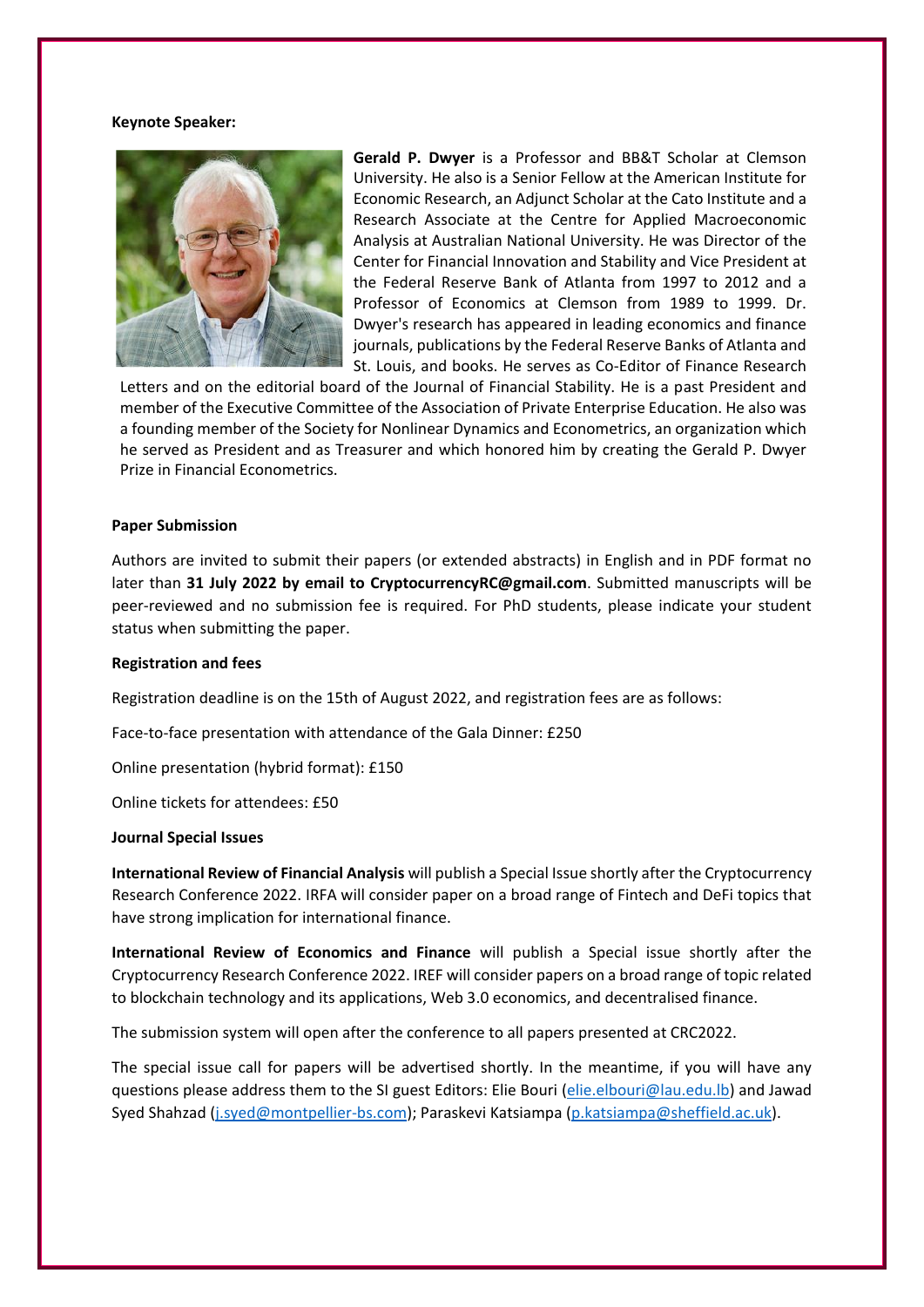The CRC2022 will be held in hybrid format in September 2022 at Durham University Business School, Durham UK (https://www.durham.ac.uk/business). The registration link will be available via https://cryptorc.org/ website.

## **Prizes and Awards**

Elsevier's *Research in International Business and Finance* is delighted to sponsor two Best Paper Awards:

- **1,000 USD** for the Best Paper presented
- **1,000 USD** for the Best Student Paper presented

## **Conference Organisers**

Dr Larisa Yarovaya (l.yarovaya@soton.ac.uk) – Conference Chair, Centre of Digital Finance, University of Southampton, UK.

Dr Ahmed Elsayed (ahmed.elsayed@durham.ac.uk) – Conference Host and Organiser, Durham University Business School, Durham, UK.

Dr Andrew Urquhart (a.j.urquhart@icmacentre.ac.uk) – Conference Organiser, ICMA Centre, Henley Business School, University of Reading, UK

## **Scientific Committee**

| Di Luo, University of Southampton           |
|---------------------------------------------|
| Roman Matkovskyy, Rennes School of Business |
| Richard McGee, University College Dublin    |
| Frank McGroarty, University of Southampton  |
| Tapas Mishra, University of Southampton     |
| Mamata Parhi, University of Roehampton      |
| Paulo Regis, University of Southampton      |
| Anthanasios Sakkas, Athens University of    |
| <b>Economics and Business</b>               |
| Denis Schweizer, Concordia University       |
| Jawad Syed Shahzad, Montpellier Business    |
| School                                      |
| Jiri Svec, University of Sydney             |
| Simon Wolfe, University of Southampton      |
| Hanxiong Zhang, University of Surrey        |
|                                             |

# **Conference Venue**

Durham Business School is an international triple accredited by AACBS, AMBA, and EQUIS. It's one of the UK's well-established business schools, founded in 1965. A globally outstanding centre of teaching